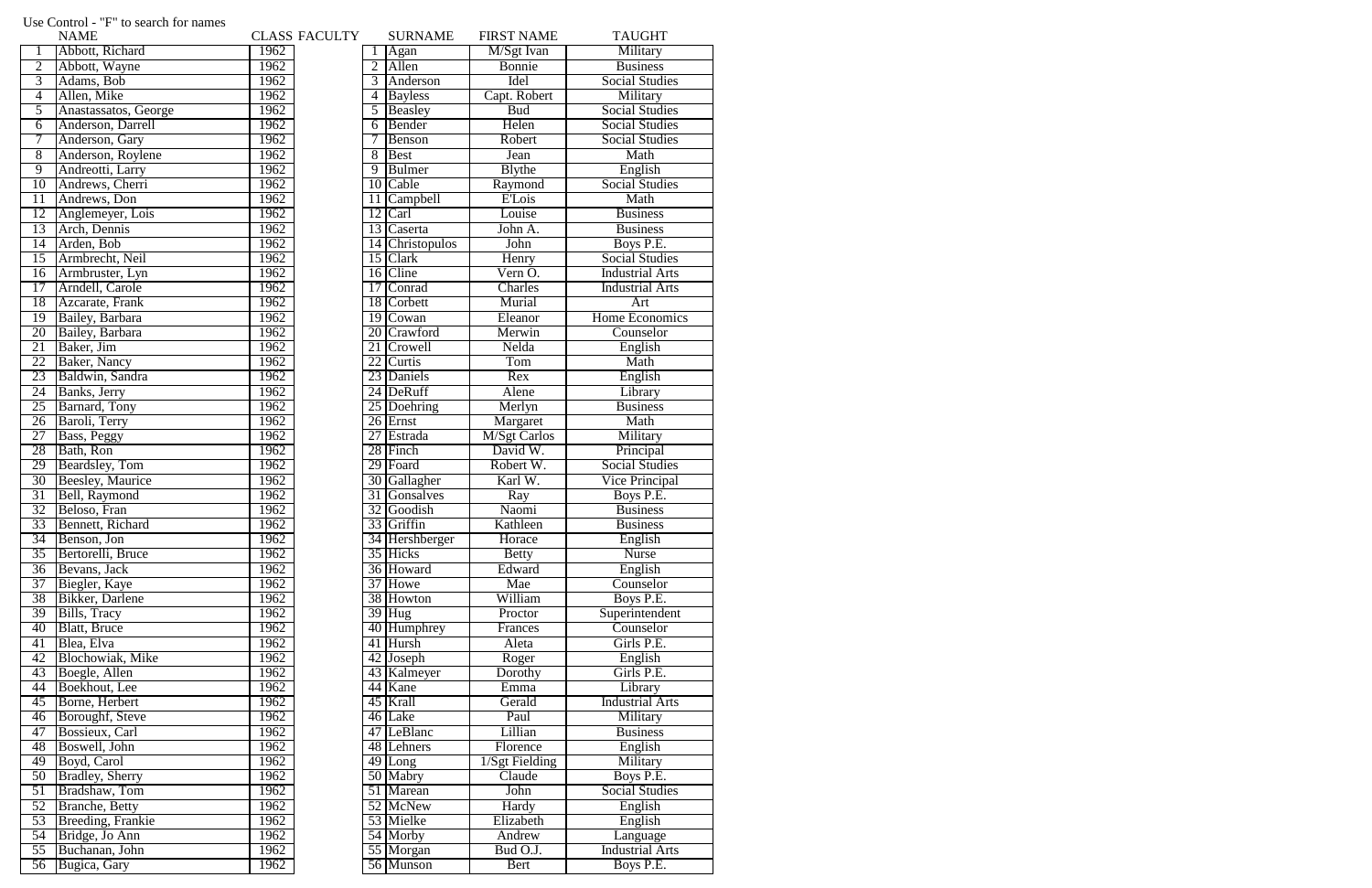| $\overline{57}$ | Bunn, Rodger            | 1962 |                 |                 | 57 Murphy   | Dr. Millard      | Boys P.E.              |
|-----------------|-------------------------|------|-----------------|-----------------|-------------|------------------|------------------------|
| $\overline{58}$ | Burgess, Susan D.       | 1962 |                 |                 | 58 Nelson   | Mardelle         | English                |
| 59              | Burke, Judy             | 1962 | 59              |                 | Olds        | Dorothy          | Language               |
| $60\,$          | Burkham, Dawna          | 1962 |                 |                 | 60 Oliver   | Jeannine         | English                |
| 61              | Burris, Harry           | 1962 | 61              |                 | Phillips    | Margaret         | <b>Business</b>        |
| 62              | Burton, Dennis          | 1962 |                 | 62              | Pico        | Alfred           | Maintenance            |
| 63              | <b>Busby, Mary Jane</b> | 1962 |                 | 63              | Purinton    | Jean             | English                |
| 64              | Butler, Bob             | 1962 |                 |                 | 64 Robinson | Vera             | <b>Social Studies</b>  |
| 65              | Bylund, Jo Anne         | 1962 |                 |                 | 65 Rosaschi | Andrew           | <b>Vice Principal</b>  |
| $\overline{66}$ | Cafferty, Tom           | 1962 |                 |                 | 66 Roth     | Marvin           | Language               |
| $\overline{67}$ | Cameron, Bob            | 1962 | 67              |                 | Ruiz        | Salvador         | English                |
| $\overline{68}$ | Carlson, Gordon         | 1962 | 68              |                 | Rutherford  | Madalynne        | English                |
| 69              | Carmazzi, Alvin         | 1962 |                 |                 | 69 Sawle    | Louise           | <b>Business</b>        |
| 70              | Carpenter, Verne        | 1962 |                 | 70              | Simonian    | Simon            | Science                |
| 71              | Casad, Pat              | 1962 |                 | 71              | Slotto      | Ivan             | Science                |
| $\overline{72}$ | Cashill, Pst            | 1962 |                 | $\overline{72}$ | Stern       | <b>Anna Maud</b> | <b>Business</b>        |
| 73              | Casinella, Pamella      | 1962 |                 | 73              | Stevenson   | Carol            | Girls P.E.             |
| 74              | Cavallera, Hank         | 1962 |                 | $\overline{74}$ | Summers     | Tom              | English                |
| 75              | Cavolick, Joe           | 1962 | $\overline{75}$ |                 | Swinden     | Eleanor          | <b>Home Economics</b>  |
| $\overline{76}$ | Ceccarelli, Patti       | 1962 |                 | $\overline{76}$ | Tellaisha   | John             | <b>Music</b>           |
| 77              | Chadeck, Ann            | 1962 | 77              |                 | Ternan      | Philip           | Science                |
| 78              | Chaffin, Bill           | 1962 |                 | $\overline{78}$ | Toikka      | <b>Stanley</b>   | <b>Industrial Arts</b> |
| 79              | Chanslor, Donna         | 1962 |                 | 79              | Trout       | Lloyd            | <b>Social Studies</b>  |
| $80\,$          | Chapin, Rod             | 1962 |                 | 80              | Tucker      | Earl             | Art                    |
| $\overline{81}$ | Chavos, Alexandra       | 1962 | 81              |                 | Walbridge   | Carolyn          | <b>L</b> anguage       |
| 82              | Cheel, Gary             | 1962 | 82              |                 | Walker      | Harry            | English                |
| 83              | Chiatovich, Tom         | 1962 | 83              |                 | West        | Joanne           | <b>Social Studies</b>  |
| 84              | Choy, Priscilla         | 1962 |                 | 84              | Wheeler     | <b>Sessions</b>  | Science                |
| $\overline{85}$ | Christensen, Paul       | 1962 | 85              |                 | Woodford    | Taunya           | English                |
| 86              | Cipar, Jack             | 1962 |                 | 86              | Yori        | George           | <b>Industrial Arts</b> |
| $\overline{87}$ | Cistone, Tom            | 1962 | 87              |                 | Young       | Dale             | <b>Business</b>        |
| 88              | Clark, Dana             | 1962 | 88              |                 | Zeni        | Anthony          | Language               |
| 89              | Clayson, Judy           | 1962 | 89              |                 | Zorio       | Piero            | <b>Social Studies</b>  |
|                 |                         |      |                 |                 |             |                  |                        |

| 57              | Bunn, Rodger                      | 1962 |
|-----------------|-----------------------------------|------|
| 58              | Burgess, Susan D.                 | 1962 |
| 59              | Burke, Judy                       | 1962 |
| 60              | Burkham, Dawna                    | 1962 |
| 61              | Burris, Harry                     | 1962 |
| 62              |                                   | 1962 |
|                 | Burton, Dennis                    |      |
| 63              | <b>Busby, Mary Jane</b>           | 1962 |
| 64              | Butler, Bob                       | 1962 |
| 65              | Bylund, Jo Anne                   | 1962 |
| 66              | Cafferty, Tom                     | 1962 |
| 67              | Cameron, Bob                      | 1962 |
| 68              | Carlson, Gordon                   | 1962 |
| 69              | Carmazzi, Alvin                   | 1962 |
| 70              | Carpenter, Verne                  | 1962 |
| $\overline{71}$ | Casad, Pat                        | 1962 |
| $\overline{72}$ | Cashill, Pst                      | 1962 |
| 73              | Casinella, Pamella                | 1962 |
| 74              | Cavallera, Hank                   | 1962 |
| 75              | Cavolick, Joe                     | 1962 |
| 76              | Ceccarelli, Patti                 | 1962 |
| 77              | Chadeck, Ann                      | 1962 |
|                 |                                   |      |
| 78              | Chaffin, Bill                     | 1962 |
| 79              | Chanslor, Donna                   | 1962 |
| $\overline{80}$ | Chapin, Rod                       | 1962 |
| 81              | Chavos, Alexandra                 | 1962 |
| 82              | Cheel, Gary                       | 1962 |
| 83              | Chiatovich, Tom                   | 1962 |
| 84              | Choy, Priscilla                   | 1962 |
| 85              | Christensen, Paul                 | 1962 |
| 86              | Cipar, Jack                       | 1962 |
| 87              | Cistone, Tom                      | 1962 |
| 88              | Clark, Dana                       | 1962 |
| 89              | Clayson, Judy                     | 1962 |
| 90              | Cleary, Joe                       | 1962 |
| 91              | Clevenger, Ralph                  | 1962 |
| 92              | Cobb, Robert                      | 1962 |
| 93              | Cobb, Wayne                       | 1962 |
| 94              | Collier, Gary                     | 1962 |
|                 |                                   |      |
| 95              | Conklin, Tammy<br>Conton, Sue Ann | 1962 |
| 96              |                                   | 1962 |
| 97              | Cooper, Vyone                     | 1962 |
| 98              | Cornwall, Roger                   | 1962 |
| 99              | Cottam, Grant                     | 1962 |
| 100             | Cox, Christine                    | 1962 |
| 101             | Craft, Norma                      | 1962 |
| 102             | Craven, Sue                       | 1962 |
| 103             | Cropper, Maline                   | 1962 |
| 104             | Crossett, Judy                    | 1962 |
| 105             | Crow, Peter                       | 1962 |
| 106             | Crumley, Peggy                    | 1962 |
| 107             | Crutchet, Tala                    | 1962 |
| 108             | Curtin, Margaret                  | 1962 |
| 109             | Dallimore, Fred                   | 1962 |
| 110             | Damon, Geof                       | 1962 |
| 111             | Daniel, Judy                      | 1962 |
| 112             | Daniels, Gary                     | 1962 |
| 113             | Davidson, Nancy                   | 1962 |
| 114             |                                   | 1962 |
|                 | Davis, Art                        |      |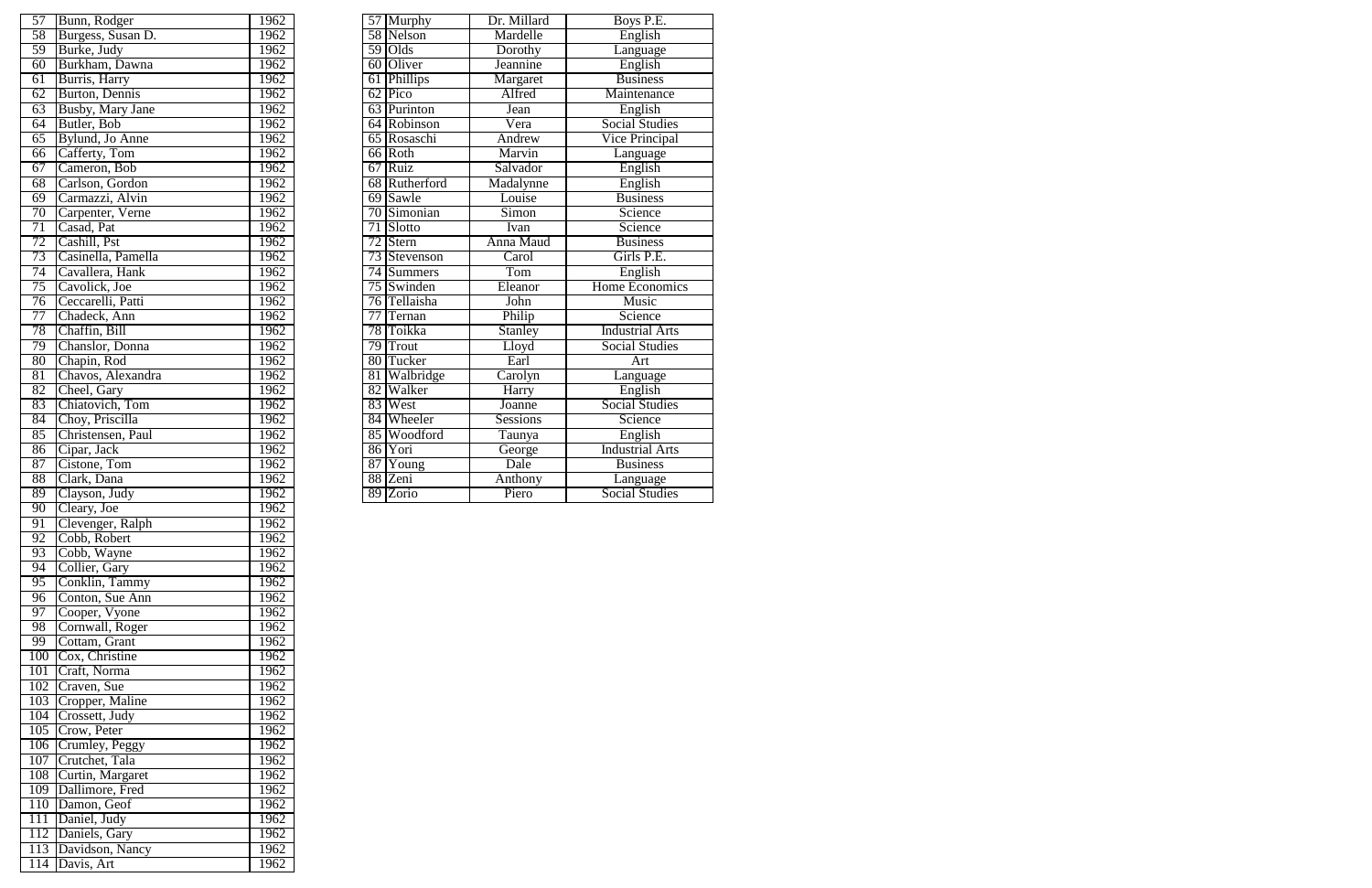| 115              | Davis, Glenn             | 1962              |
|------------------|--------------------------|-------------------|
| 116              | Davis, Jo Ann            | 1962              |
| 117              | DeLeon, Anna             | 1962              |
| 118              | Dempsey, Susan           | 1962              |
| 119              | Denmark, Rick            | 1962              |
| 120              | Denny, Bill              | 1962              |
| $\overline{121}$ | Denny, Joanne            | 1962              |
| 122              | DeSalvo, Mike            | 1962              |
| 123              | Deshler, Bobbie          | 1962              |
| 124              | Devincinzi, Karry        | $1\overline{962}$ |
| 125              | Devine, Gary             | 1962              |
| $\overline{126}$ | Devine, Luann            | 1962              |
| 127              | Dickens, Kenneth         | 1962              |
| 128              | Dildine, Sandra          | 1962              |
| 129              | Dixon, Dwight            | 1962              |
| 130              | Dollinger, Terry         | 1962              |
| 131              | Donnis, Richard          | 1962              |
| 132              | Dorf, Linda              | 1962              |
| 133              | Dossey, Rosalyn          | 1962              |
| 134              | Douglas, Earl            | $1\overline{962}$ |
| 135              |                          | 1962              |
|                  | Drace, Joe B.            |                   |
| 136              | Drake, Don               | 1962              |
| 137              | Drake, Roy               | 1962              |
| 138              | Dreiling, David          | 1962              |
| 139              | Duc, Mike                | 1962              |
| 140              | Ducker, Bill             | 1962              |
| 141              | Duelks, Gary             | 1962              |
| 142              | DuMoulin, Vera Lou       | 1962              |
| 143              | Dunlap, Bob              | 1962              |
| 144              | Dunlap, Cheryl           | 1962              |
| 145              | Eastman, Robert          | 1962              |
| 146              | Eastwood, Barry          | 1962              |
| $1\overline{47}$ | Eastwood, Leslie         | 1962              |
| 148              | Eaton, Kathy             | 1962              |
| $\overline{149}$ | Eccles, Tamara           | 1962              |
| 150              | Eckley, Sarah            | 1962              |
| $1\overline{51}$ | Eisenbarth, Diane        | 1962              |
| 152              | Ekker, Eloise            | 1962              |
| 153              | Engle, Bill              | 1962              |
| 154              | Ennis, Mari Kae          | 1962              |
| 155              | Erickson, Bob            | 1962              |
| 156              | Euronis, Julie Ann       | 1962              |
| 157              | $\overline{E}$ vans, Jim | 1962              |
| 158              | Evans, Max               | 1962              |
| 159              | Farish, Patricia         | $196\overline{2}$ |
| 160              | Farish. Pat              | 1962              |
| 161              | Farrar, Janice           | 1962              |
| 162              | Faulstich, Mike          | 1962              |
| 163              | Fiannaca, Joseph         | 1962              |
| 164              | Foley, Anne              | 1962              |
| 165              | Folsom, Darla            | 1962              |
| 166              | Ford, Bruce              | 1962              |
| 167              | Ford, Margo              | <u>1962</u>       |
| 168              | Forristall, Joyce        | 1962              |
| 169              | Foster, Stanley          | 1962              |
| 170              | Franks, Lucille          | 1962              |
| $1\overline{71}$ | Fraser, John             | 1962              |
| 172              | Freeland, Margie         | 1962              |
|                  |                          |                   |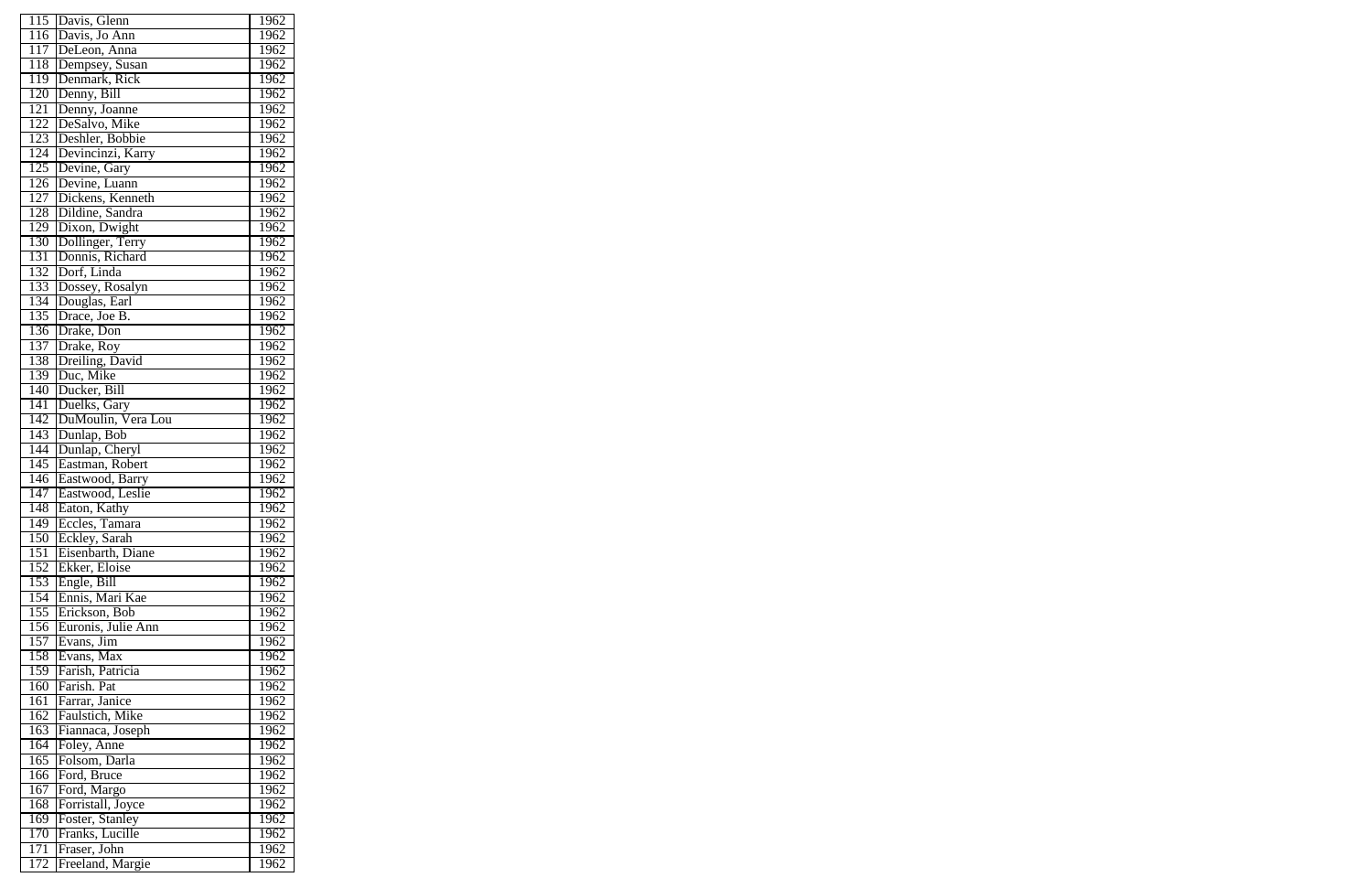| 173 | Freeman, Dennis      | 1962 |
|-----|----------------------|------|
| 174 | Freeman, Joyce       | 1962 |
| 175 | Fry, Shary           | 1962 |
| 176 | Gadda, Chris         | 1962 |
| 177 | Galloway, Ron        | 1962 |
| 178 | Gardella, Bruce      | 1962 |
| 179 | Gardiner, Dave       | 1962 |
| 180 | Garrison, Darrell    | 1962 |
| 181 | Gascue, John         | 1962 |
| 182 | Gaskins, Janet       | 1962 |
| 183 | Gerhardt, Barbara    | 1962 |
|     |                      |      |
| 184 | Gerow, Stephen       | 1962 |
| 185 | Ghiglieri, Lee       | 1962 |
| 186 | Gilbert, Sandra      | 1962 |
| 187 | Gilgovan, Gary       | 1962 |
| 188 | Gillespie, Diane     | 1962 |
| 189 | Gillespie, Lynn      | 1962 |
| 190 | Giossi, John         | 1962 |
| 191 | Giusti, Paul         | 1962 |
| 192 | Giusto, Diane        | 1962 |
| 193 | Goeschl, Dixie Lynne | 1962 |
| 194 | Goetze, Robert       | 1962 |
| 195 | Goldwater, Wayne     | 1962 |
| 196 | Golubic, Lynn        | 1962 |
| 197 | Gould, Bill          | 1962 |
| 198 | Goytino, Phyllis     | 1962 |
| 199 | Gracik, Donna        | 1962 |
| 200 | Greco, Cheryl        | 1962 |
| 201 | Green, Joy           | 1962 |
| 202 | Green, Lon           | 1962 |
| 203 | Green, Richard       | 1962 |
| 204 | Gregory, Nola        | 1962 |
| 205 | Grow, Larry          | 1962 |
| 206 | Gundlach, Pete       | 1962 |
| 207 | Hackstaff, Tacey     | 1962 |
| 208 | Hamilton, Bob        | 1962 |
| 209 | Hamilton, Steve      | 1962 |
| 210 | Hamlin, Tom          | 1962 |
| 211 | Hampton, Jerry       | 1962 |
| 212 | Handley, Ray         | 1962 |
| 213 | Hanks, Stephen       | 1962 |
| 214 | Hansmann, Arnold     | 1962 |
| 215 | Hanson, Ray          | 1962 |
| 216 | Harper, Susan        | 1962 |
| 217 | Harris, Chris        | 1962 |
| 218 | Harris, Donald Lee   | 1962 |
| 219 | Harris, Maralyn      | 1962 |
| 220 | Hart, Sharon         | 1962 |
| 221 | Harwood, Diane       | 1962 |
| 222 | Hash, Yvette         | 1962 |
| 223 | Havens, Barbara      | 1962 |
| 224 | Heaney, Rick         | 1962 |
| 225 | Heffner, Joanna      | 1962 |
| 226 | Heigl, Cheryl        | 1962 |
| 227 | Heil, Monica Karin   | 1962 |
| 228 | Heinen, Shirley      | 1962 |
| 229 | Hellman, Sharon      | 1962 |
| 230 | Henderson, Tori      | 1962 |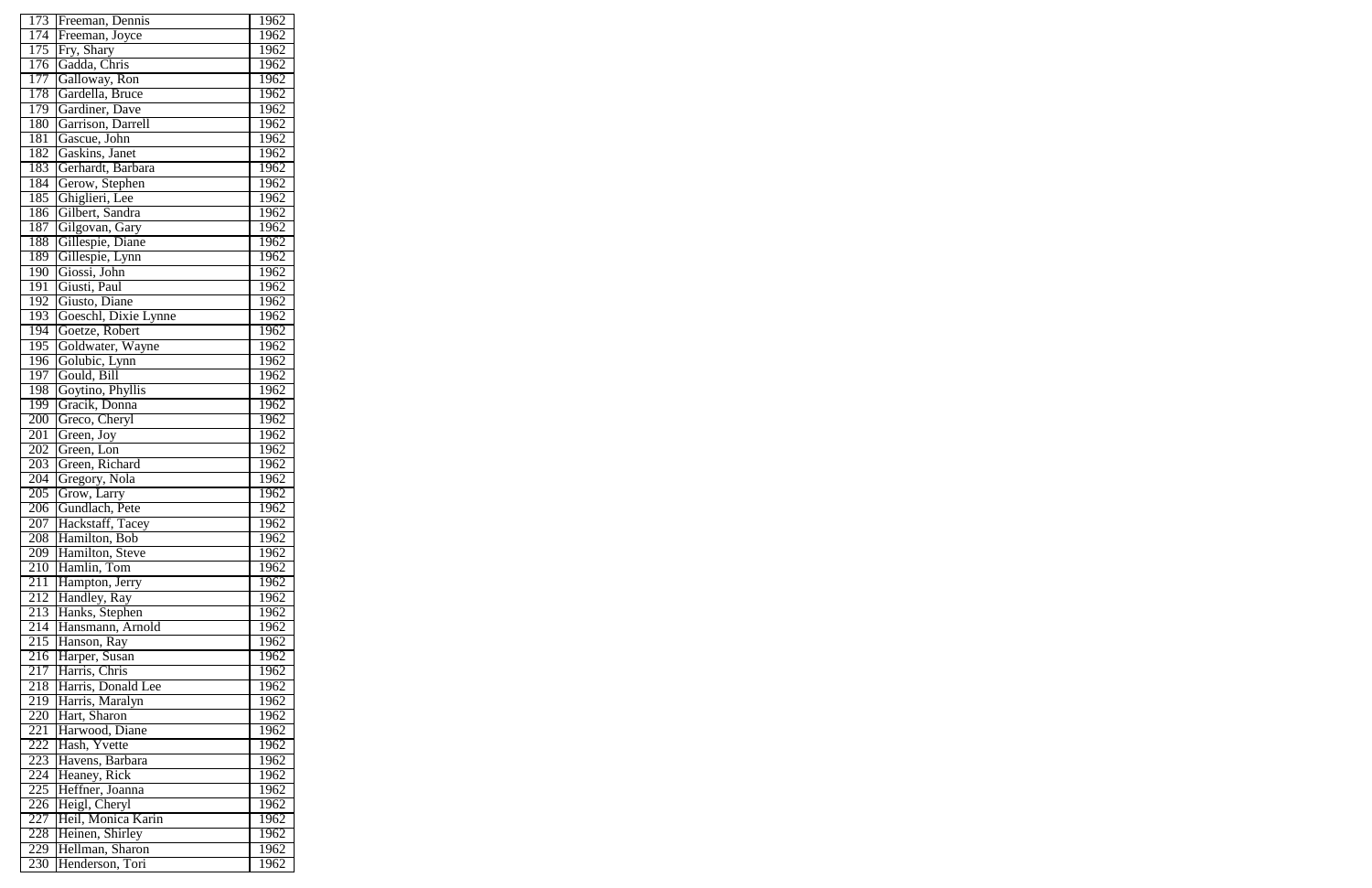| 231              | Henrickson, Philip   | 1962              |
|------------------|----------------------|-------------------|
| 232              | Herndon, Chris       | 1962              |
| 233              | Hickman, Paul        | 1962              |
| 234              | Hicks, Carol         | 1962              |
| 235              | Hilts, Bob           | 1962              |
| 236              | Hofman, Paul         | 1962              |
| 237              | Holm, Mike           | 1962              |
| 238              | Holt, Leslie         | 1962              |
| 239              | Hopkins, Mike        | 1962              |
| 240              | Hornbeck, George     | 1962              |
| 241              | Houk, Marie          | 1962              |
|                  |                      |                   |
| 242              | Huddleson, Bonnie    | 1962              |
| 243              | Humes, Chester Lee   | 1962              |
| $\overline{244}$ | Humphreys, Mike      | 1962              |
| 245              | Hungerford, Alan     | 1962              |
| 246              | Hutcheson, Suzy      | 1962              |
| $2\overline{47}$ | Hutchins, Don        | 1962              |
| 248              | Isaacs, Bill         | 1962              |
| $\overline{249}$ | Isaeff, Bill         | 1962              |
| 250              | Isbell, Karen        | $1\overline{962}$ |
| 251              | Ivers, Tom           | 1962              |
| 252              | Jamieson, Doris Ruth | 1962              |
| 253              | Jensen, Sherry       | 1962              |
| 254              | Johnson, Gene        | 1962              |
| 255              | Johnson, George      | 1962              |
| 256              | Johnson, Hubert      | 1962              |
| 257              | Johnson, Marie       | 1962              |
| 258              | Johnson, Trent       | 1962              |
| 259              | Jones, Dorothy Ann   | 1962              |
| 260              | Jorgenson, Harry     | 1962              |
| $\overline{261}$ | Josse, Peter         | 1962              |
| 262              | Judge, Michael       | 1962              |
| 263              | Juenke, Steve        | 1962              |
| 264              | Kelley, Marcia       | 1962              |
| 265              | Kelly, Claudia       | 1962              |
| 266              | Kelly, Mike          | 1962              |
| 267              | Kipp, Ronald         | 1962              |
| 268              | Kitchen, George      | 1962              |
| 269              | Knapp, George R.     | 1962              |
| 270              | Koch, Dave           | 1962              |
| 271              | Kunimura, Patricia   | 1962              |
| 272              | Ladd, Sandra         | 1962              |
| 273              | Laidlaw, Barbara     | 1962              |
| 274              | Lambert, Dianne      | 1962              |
| 275              | Lambert, Phil        | 1962              |
| 276              | Larramendy, Donna    | 1962              |
| 277              | LaTourrette, Joe     | 1962              |
| 278              | Leavitt, Glen        | 1962              |
| 279              | Lewis, Kenneth       | 1962              |
| 280              | Lickley, George      | 1962              |
| 281              | Lindeman, Sandra     | 1962              |
| $2\overline{82}$ | Link, Jack           | 1962              |
| 283              | Loberg, Douglas      | 1962              |
| 284              | Lohse, Douglas       | 1962              |
| 285              | Lohse, Jean          | 1962              |
| 286              | Lohse, Jean          | 1962              |
| 287              | Long, Joyce          | 1962              |
| 288              | Long, Mamie          | 1962              |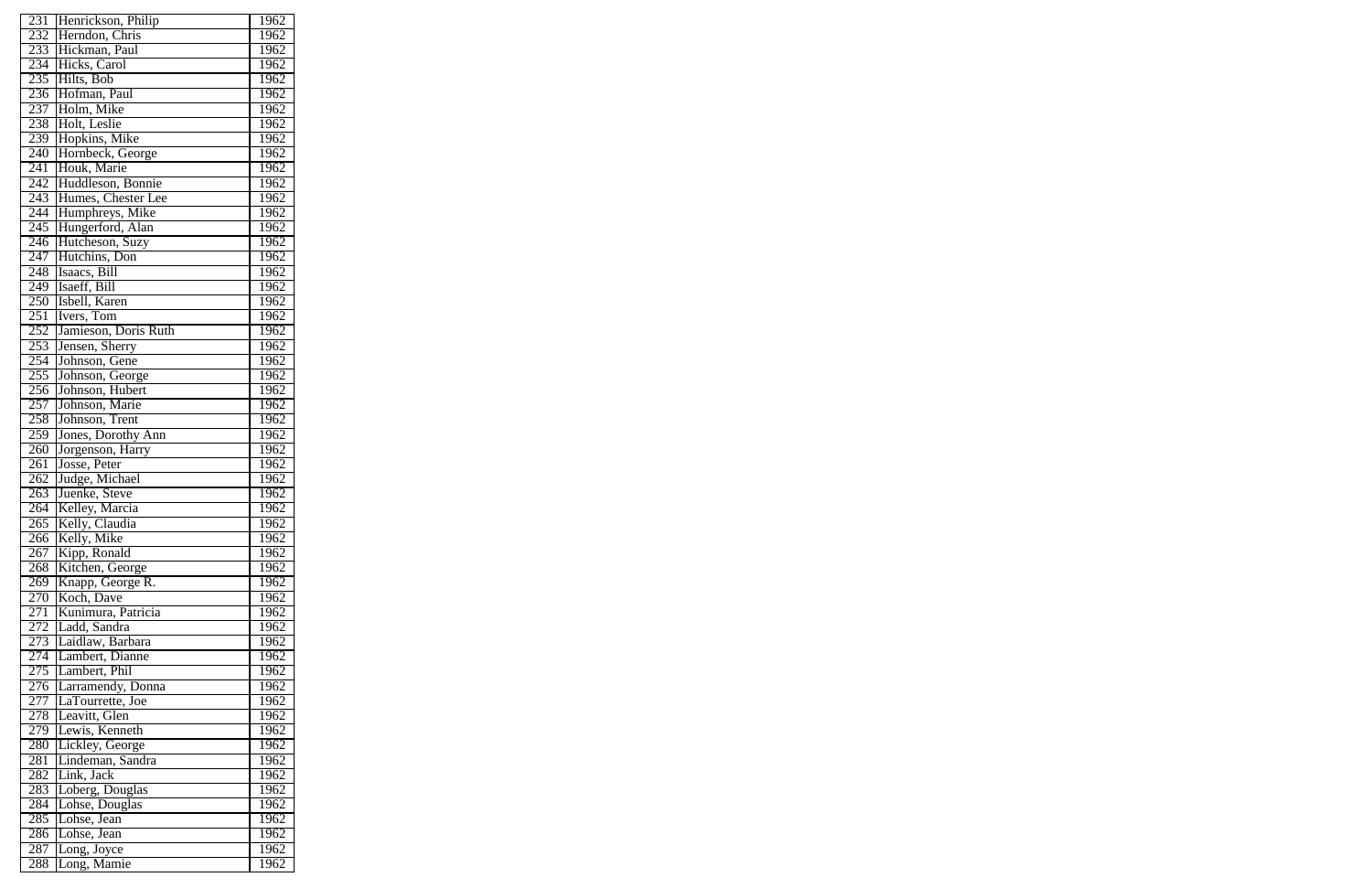| 289              | Luchetti, Roberta                | 1962              |
|------------------|----------------------------------|-------------------|
| 290              | Lusich, Helenann                 | 1962              |
| 291              | Lynch, Fred                      | 1962              |
| 292              | MacDonald, Steve                 | 1962              |
| 293              | Machabee, James                  | 1962              |
| 294              | Magrum, Judy                     | 1962              |
| 295              | Malfa, Antonia                   | 1962              |
|                  |                                  |                   |
| 296              | Malone, Jim                      | 1962              |
| 297              | Mandell, Denny                   | 1962              |
| 298              | Manson, Karen Lee                | $1\overline{962}$ |
| 299              | Marean, Alona                    | 1962              |
| 300              | Marini, David                    | 1962              |
| 301              | Markhart Jr., Lyle               | 1962              |
| 302              | Marsh, Janeen                    | 1962              |
| 303              | Martin, Wayne                    | 1962              |
| 304              | Massey, Todd                     | 1962              |
| 305              | McCarthy, Brian                  | 1962              |
| 306              | McCollum, Bonnie                 | 1962              |
| 307              | McDaniel, Cara Lee               | 1962              |
| 308              | McDonald, Karen                  | 1962              |
| $\overline{309}$ | McGhee, John                     | 1962              |
| 310              | McGuire, Tana                    | 1962              |
| 311              | McKaig, Kathy                    | 1962              |
|                  |                                  |                   |
| 312              | McKee, Gary                      | 1962              |
| 313              | McMahon, Jayne                   | 1962              |
| 314              | McMahon, Judie                   | 1962              |
| 315              | Meadows, Lonny                   | 1962              |
| 316              | Means, Roger                     | 1962              |
| 317              | Mesinger, Bonnie                 | 1962              |
| 318              | Miller, Aubrey H.                | 1962              |
| 319              | Mitchell, Mike                   | 1962              |
| 320              | Monroe, Lane                     | 1962              |
| $\overline{321}$ | Mooney, Marsha                   | 1962              |
| 322              | Moore, Bruce                     | 1962              |
| 323              | Moore, Wade                      | 1962              |
| 324              | Moss, Susan                      | 1962              |
| $32\overline{5}$ | Motsinger, Loren                 | 1962              |
| $\overline{3}26$ | Muirhead, David                  | 1962              |
| 327              | Muller, Kenneth                  | 1962              |
| 328              | Murphy, Charles                  | $196\overline{2}$ |
| 329              | Murray, Penny                    | 1962              |
| 330              | Myers, Jim                       | 1962              |
| 331              |                                  |                   |
|                  | Nelson, Ellis Lee<br>Nelson, Jim | 1962              |
| 332              |                                  | 1962              |
| 333              | Nelson, Marles                   | 1962              |
| 334              | Nemitz, Bill                     | 1962              |
| 335              | Newton, Hal                      | 1962              |
| 336              | Nickovick, Michele               | 1962              |
| 337              | Norman, Sandi                    | 1962              |
| 338              | Oaks, Marilyn                    | 1962              |
| 339              | Obester, Mitchell                | 1962              |
| 340              | Oliver, Tamara                   | 1962              |
| $\overline{341}$ | O'Neill, Frank                   | 1962              |
| 342              | Osgood, Robyn                    | 1962              |
| 343              | Oster, Ray                       | 1962              |
| 344              | O'Sullivan, Dennis               | 1962              |
| 345              | Owen, Lenore                     | 1962              |
| 346              | Owens, Glenda                    | 1962              |
|                  |                                  |                   |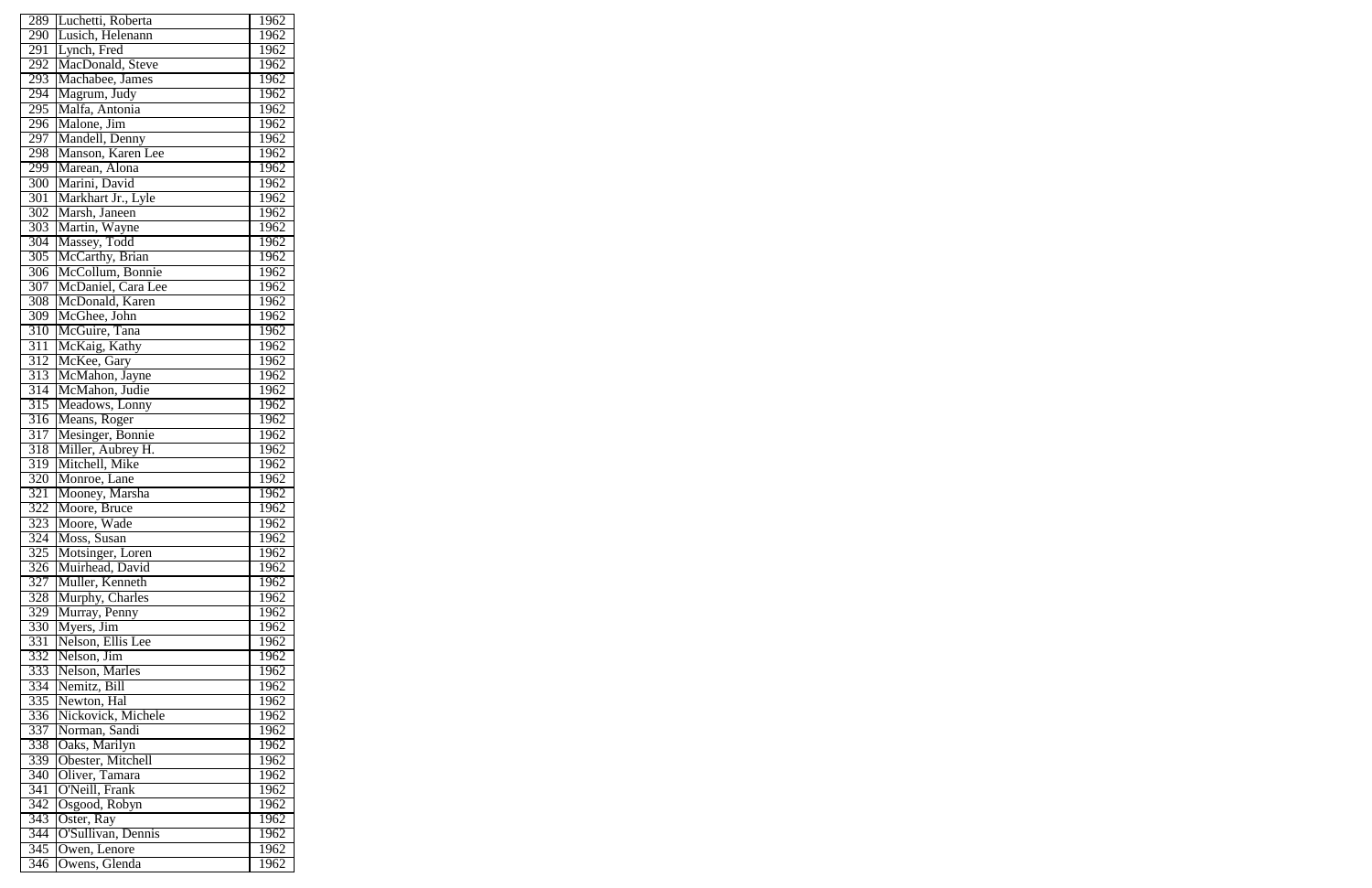| 347              | Oxborrow, Tony       | 1962              |
|------------------|----------------------|-------------------|
| 348              | Panelli, Ray         | 1962              |
| 349              | Parish, Barbara      | 1962              |
| 350              | Parker, Larry        | 1962              |
| 351              | Parkes, Terry Lee    | 1962              |
| 352              | Parry, Bruce         | 1962              |
| 353              | Partipilo, Don       | 1962              |
| 354              | Peck, Alberta        | 1962              |
| 355              | Penrod, Larry        | 1962              |
| 356              | Pergrossi, Jim       | 1962              |
|                  |                      | 1962              |
| 357              | Pettycrew, Chuck     |                   |
| 358              | Phillips, Ray        | 1962              |
| 359              | Pilkerton, Dolly     | 1962              |
| 360              | Potts, Sandra        | 1962              |
| 361              | Pouch, Toni          | 1962              |
| 362              | Price, Sandy         | 1962              |
| $36\overline{3}$ | Priess, Diane        | 1962              |
| 364              | Pringle, David       | 1962              |
| $\overline{365}$ | Pugh, Gracie         | 1962              |
| 366              | Quilici, Dolores     | 1962              |
| $\overline{367}$ | Quilitzsch, Gloria   | 1962              |
| 368              | Rapp, Dave           | 1962              |
| 369              | Recanzone, Judy      | 1962              |
| 370              | Reese, Pamela        | 1962              |
| 371              | Regas, Yvonne        | $1\overline{962}$ |
| 372              | Reighley, Donald     | 1962              |
| 373              | Rempel, Irene        | 1962              |
| 374              | Reuf, Betty          | 1962              |
| 375              | Reyman, Mike         | 1962              |
| 376              | Rice, Roberta        | 1962              |
| 377              | Rich, David          | 1962              |
| 378              | Robinson, Gene       | 1962              |
| 379              | Robinson, Penney C.  | 1962              |
| 380              | Robinson, Robbie     | 1962              |
| 381              | Robinson, Susan      | 1962              |
| 382              | Robison, Lowell      | 1962              |
| 383              | Robken, Stuart       | 1962              |
| 384              | Rodgers, Dolly       | 1962              |
| 385              | Roesler, Mike        | 1962              |
| 386              | Roskoski, Walter     | 1962              |
| 387              | Ross, Lynn           | 1962              |
| 388              | Saden, Judy          | 1962              |
| 389              | Saderup, Devron      | 1962              |
| 390              | Sala, Michele        | 1962              |
| $\overline{391}$ | Salcedo, Fidel       | 1962              |
| 392              | Salerno, Gene        | 1962              |
| 393              | Sanderson, Carol Lee | 1962              |
| 394              | Sanford, Janet       | 1962              |
| 395              | Savage, William      | 1962              |
| $\overline{396}$ | Sawdon, Richard      | 1962              |
| $39\overline{7}$ | Sawyer, Cheryl       | 1962              |
| 398              | Schaff, Sky          | 1962              |
| 399              | Schefcik, Carol      | <u>1962</u>       |
| 400              | Schmith, Gary Louis  | 1962              |
| 401              | Schmith, Roy         | 1962              |
| 402              | Scholk, Bob          | 1962              |
| 403              | Schopper, Joe        | 1962              |
| 404              | Schratz, Carol       | 1962              |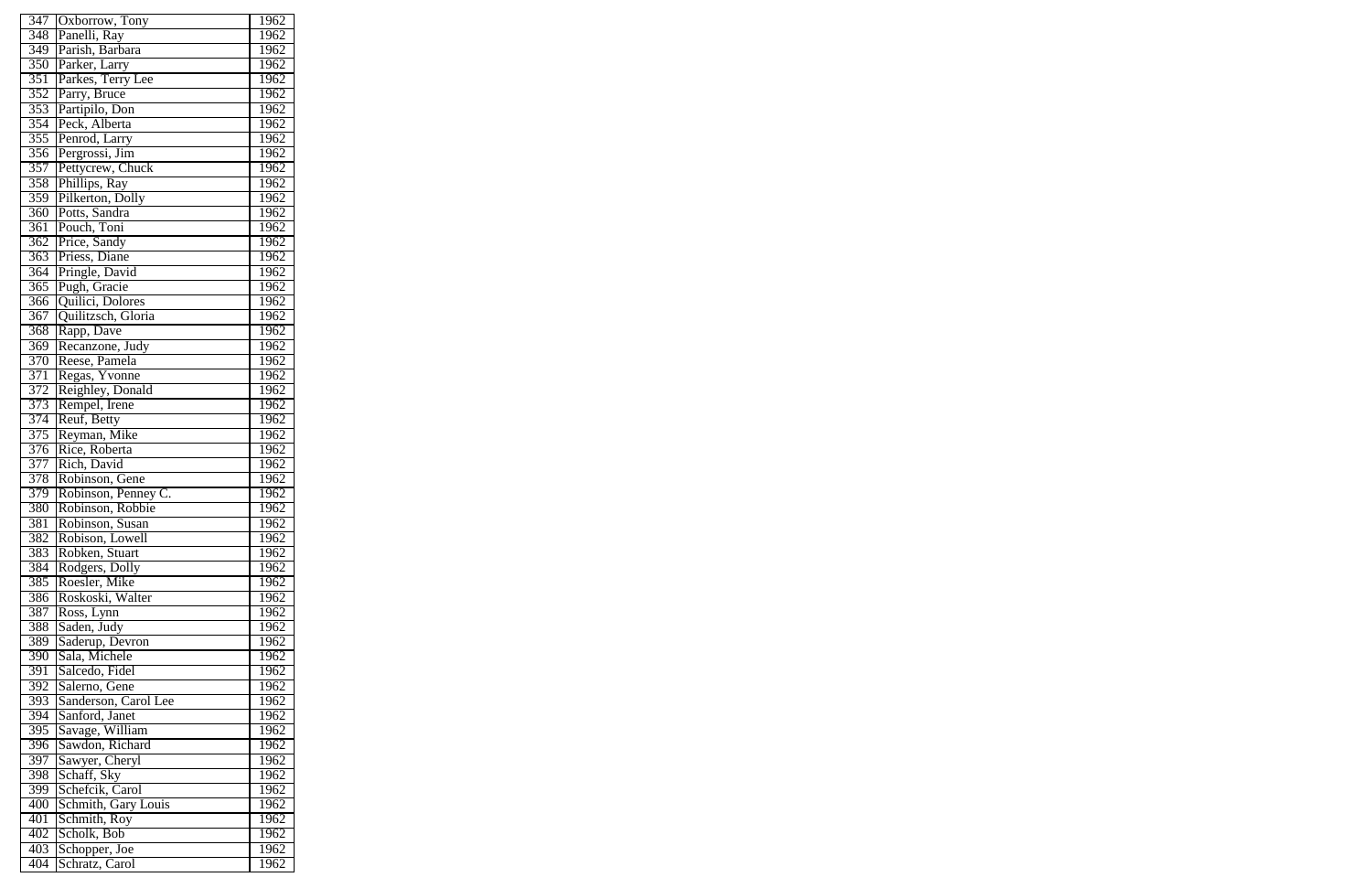| 405              | Schwamb, Elizabeth       | 1962 |
|------------------|--------------------------|------|
| 406              | Schwartzkopf, Wayne      | 1962 |
| 407              | Scolari, Karen           | 1962 |
| 408              | Scott, Carol             | 1962 |
| 409              | Seelye, Peni             | 1962 |
| 410              | Semenza, John            | 1962 |
| 411              | Serpentino, Georgene     | 1962 |
| 412              | Seyler, Diane Marie      | 1962 |
| 413              | Sharpe, Eddie            | 1962 |
| 414              | Shelton, Myra            | 1962 |
| 415              | Sherk, Marilyn           | 1962 |
| 416              | Short, Susan             | 1962 |
| 417              | Simmons, Brady           | 1962 |
| 418              | Singleton, Sharon        | 1962 |
| 419              | Small, Sally             | 1962 |
| 420              | Smith, Bettie            | 1962 |
| 421              | Smith, Dennis            | 1962 |
| 422              | Smith, Kathleen          | 1962 |
| 423              | Smith, Ray               | 1962 |
| 424              |                          | 1962 |
|                  | Solaro, Mary             |      |
| 425              | Spendlove, Lea Rae       | 1962 |
| 426              | Springmeyer, Sharry      | 1962 |
| 427              | Steiner, Charles         | 1962 |
| 428              | Steinheimer, Max         | 1962 |
| 429              | Stephens, Keith          | 1962 |
| 430              | Sternad, Lynn            | 1962 |
| 431              | Stevens, Terry           | 1962 |
| 432              | Stoiano, Danny           | 1962 |
| 433              | Stoker, Suzanne          | 1962 |
| 434              | Stolle, Vivian           | 1962 |
| 435              | Stone, Michael R.        | 1962 |
| 436              | Stoner, Jeannie          | 1962 |
| 437              | Swecker, Larry           | 1962 |
| 438              | Swihart, Gene            | 1962 |
| 439              | Talbott, David           | 1962 |
| 440              | Teixeira, Joseph         | 1962 |
| 441              | Tell, Michael            | 1962 |
| 442              | Thieler, Pam             | 1962 |
| 443              | Thomas, Janet            | 1962 |
| 444              | Thoyre, Jean             | 1962 |
| 445              | Todd, Vikki              | 1962 |
| 446              | Tomburello, Michael Paul | 1962 |
| 447              | Torres, Max              | 1962 |
| 448              | Townley, Ed              | 1962 |
| 449              | Tripp, Richard           | 1962 |
| 450              | Troppman, Don            | 1962 |
| $\overline{451}$ | Uglam, Karen             | 1962 |
| 452              | Uhalde, Jacqueline       | 1962 |
| 453              | Vacchina, Ed             | 1962 |
| 454              | Vancromphout, Ronnie     | 1962 |
| 455              | VanLydergraf, Jo Ann     | 1962 |
| 456              | VanSlyck, Susan          | 1962 |
| 457              | VanWagenen, Jeannine     | 1962 |
| 458              | VreNon, Gary             | 1962 |
| 459              | Walker, Barbara          | 1962 |
| 460              | Walker, Joan             | 1962 |
| 461              | Walters, Mike            | 1962 |
| 462              |                          | 1962 |
|                  | Waltz, Larry             |      |